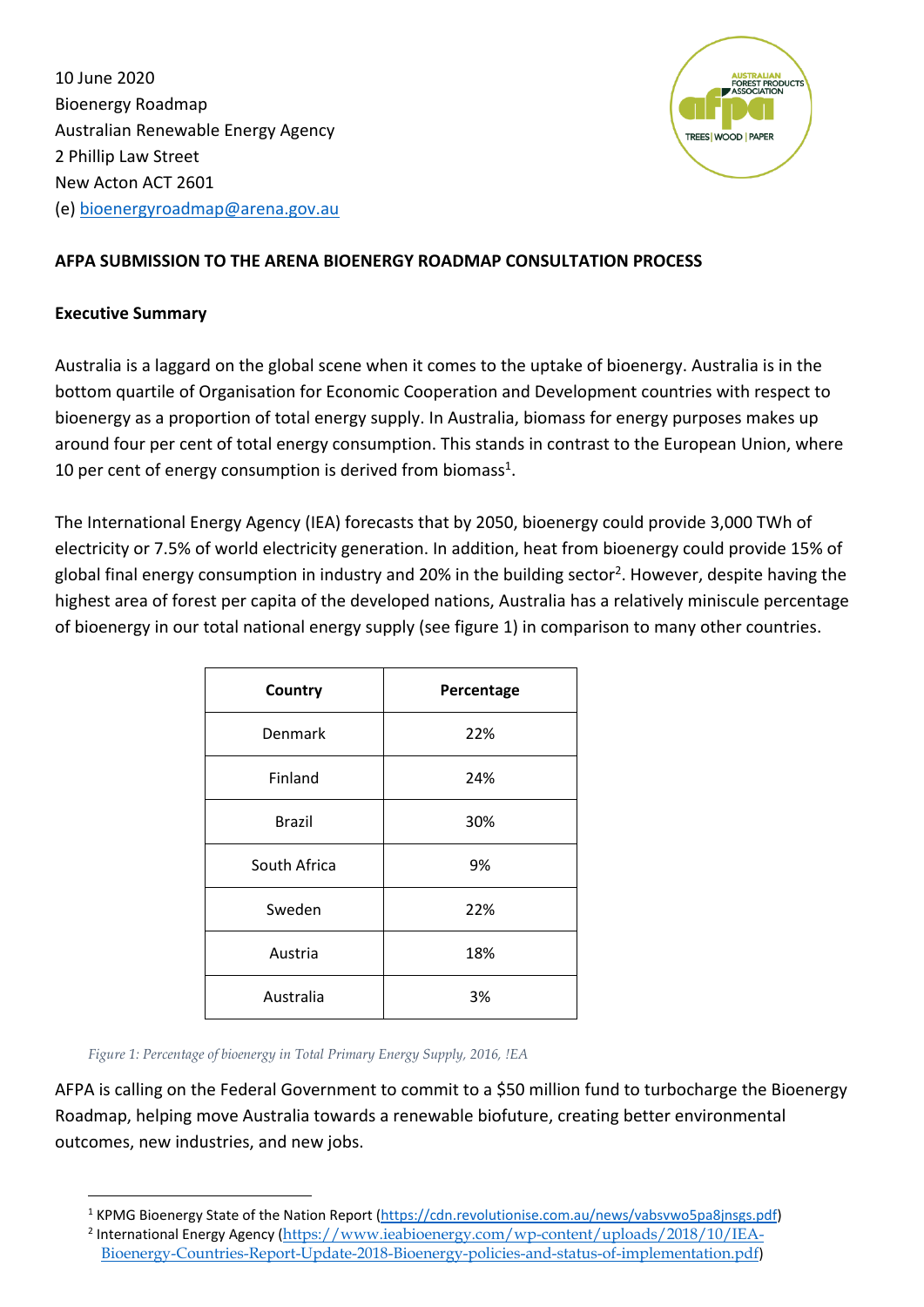Australian forest products manufacturers continue to face increasing electricity and gas energy costs, threatening regional jobs and economic activity. Bioenergy uniquely, provides renewable and dispatchable energy complementing existing power generation and intermittent renewables like wind and solar. Energy from biomass, such as forestry, industry and agriculture residues is a unique renewable that can be used across all three energy sectors (transport, heat and electricity). The  $CO<sub>2</sub>$  released by the combustion of the renewable wood waste is captured by new plants as they regrow in a sustainable cycle.

Under the Kyoto Protocol, bioenergy is regarded as  $CO<sub>2</sub>$  neutral. The United Nations Framework Convention on Climate Change also defines bioenergy as renewable, if it is produced from biomass that is sustainably managed – as Australia's commercial forestry operations are. The 4th assessment report of the International Panel on Climate Change (IPCC) stated:

*A sustainable forest management strategy aimed at maintaining or increasing forest carbon stocks, while producing an annual sustained yield of timber, fibre or energy from the forest, will generate the largest sustained mitigation benefit.*

Given the right policy settings, the forest industry has the capacity to play a strong role in the future of the Australian bioeconomy.

# **Bioenergy and the forest industry**

Sustainably produced biomass from timber processing activities (such as sawdust, timber offcuts and forestry waste) and other agricultural sources, can offer significant potential to contribute to Australia's renewable energy future. Currently, Australia's timber industry produces a large amount of sustainable biomass from timber processing and paper manufacturing operations. However, only some of it is being utilised in local or regional bioenergy facilities, or as wood pellets that are exported overseas as a source of renewable energy.

Forest residues are usually seen as high-quality biomass and available all year round (unlike many agricultural residues). Additionally, forest residues can be used to raise the quality of feedstock to a biomass facility and make other residues viable.

Unlike many alternative renewables, bioenergy can deliver baseload power 24 hours a day, 7 days a week. Bioenergy production also supports greater jobs numbers than other forms of energy production. Production of bioenergy complements many existing wood and paper product manufacturing sites and has the potential to become a valued addition to many existing processing found across rural and regional Australia.

Bioenergy produced from sustainable biomass is renewable (see figure 2). Under the Kyoto Protocol, bioenergy is regarded as CO<sub>2</sub> neutral. The United Nations Framework Convention on Climate Change also defines bioenergy as renewable, if it is produced from biomass that is sustainably managed. Australian governments recognise it as an eligible renewable source under the Renewable Energy Target, and other renewable energy and climate change policies and initiatives. The Clean Energy Finance Corporation (CEFC) recognises the significant potential for bioenergy to contribute to renewable energy, biofuels and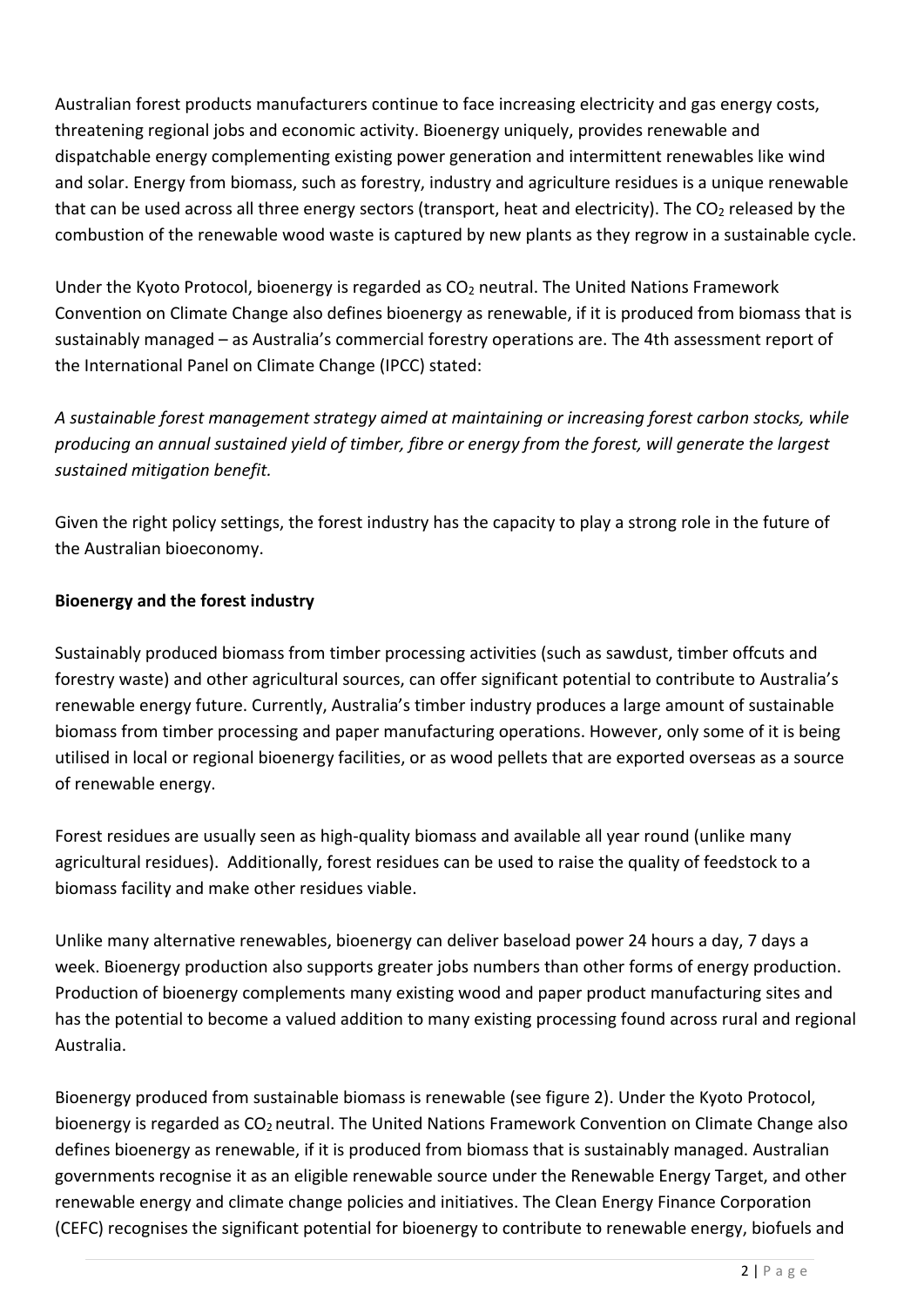carbon emissions, creating the \$100 million Australian Bioenergy Fund<sup>3</sup> to invest in bioenergy and waste to energy projects. As at May 2020, the Australian Renewable Energy Agency (ARENA)<sup>4</sup> had also invested over \$110 million in bioenergy and waste to energy projects and wants to invest more in this renewable.

In June 2018, the AFPA launched *18 by 2030 – Forest Industries help tackle Australia's climate change challenge* detailing a plan to remove over 18 million tonnes of CO2-e per year by 2030. Several of the mechanisms used to reach this challenge include bioenergy initiatives, including:

- Reducing emissions from our processing and industrial facilities by being more energy efficient and using renewable bioenergy (both electricity and renewable heat) instead of fossil fuels.
- Reducing emissions in transport by replacing fossil fuels with renewable biofuels.
- Reducing emissions by supporting the use of sustainable biomass for co-firing in existing coal fired power stations.

The 18 by 2030 climate change challenge document is backed by rigorous analysis, and can be found [here](https://d3n8a8pro7vhmx.cloudfront.net/afpa/pages/169/attachments/original/1529295400/AFPA_18_BY_2030-_test.pdf?1529295400). AFPA's associated 18 by 2030 website with more information is [here.](https://www.18by2030.com.au/)



*Figure 2. Sustainable biomass lifecycle*

<sup>&</sup>lt;sup>3</sup> [https://www.cleanenergyfinancecorp.com.au/media/158193/cefc-factsheet\\_australian-bioenergy-fund\\_lr.pdf](https://www.cleanenergyfinancecorp.com.au/media/158193/cefc-factsheet_australian-bioenergy-fund_lr.pdf)

<sup>4</sup> [https://arena.gov.au/p](https://arena.gov.au/)rojects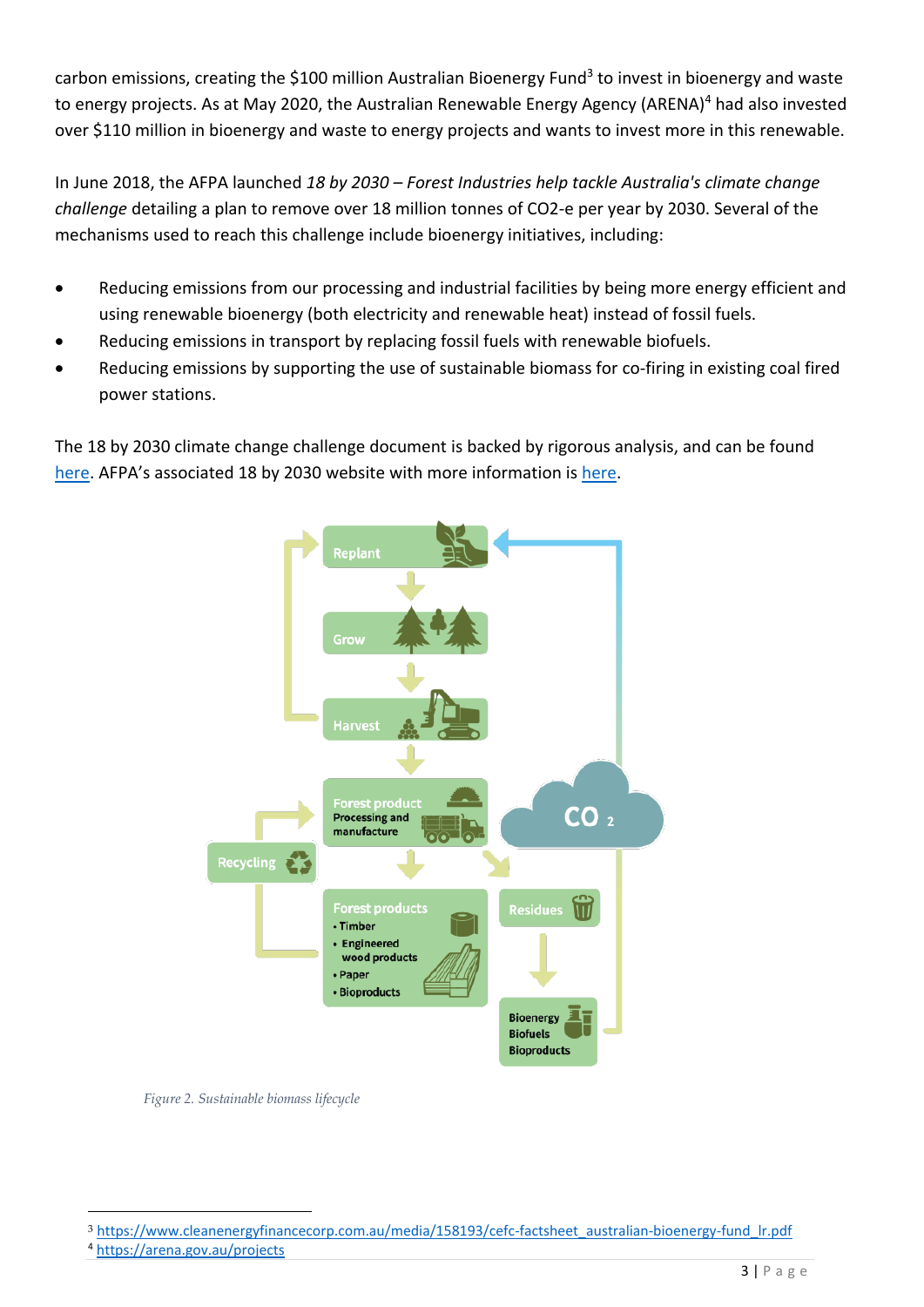# **Potential for bioenergy plants in suitable communities**

Based on the successful operation of small to medium combined heat and power plants using biomass in the northern hemisphere, particularly Germany, Sweden and Finland, there are significant opportunities to apply that technology to suitable communities in Australia. These overseas communities have a reliable supply of biomass from nearby forests and plantations, are in cool climates needing a source of heat, are not connected to a gas pipeline and are not near any coal supplies. Potential examples of communities like this in Australia include Tumbarumba in NSW and Corryong in Victoria.

Additionally, where diesel is a significant component of grid stabilisation, biomass-based plants that manufacture renewable diesel from forest residue have the capacity to support this stabilisation task and transition away from non-renewable diesel fuel. Many remote towns and mining camps produce air conditioning and electricity from diesel, and Darwin also has a substantial volume of its electricity produced from diesel. Renewable diesel manufactured from forest residue and other agricultural materials can help replace the current non-renewable fuel sources being used in these locations, and at the same time help with Australia's fuel security. Measures to encourage greater adoption of renewable diesel technology should be considered, including an excise treatment for renewable diesel in the Federal Government's fuel excise tax policy.

The establishment of bioenergy and biofuel plants in such communities provides the following benefits:

- The bioenergy plant is an economic activity providing essential services and generating local employment while supporting the circular economy concept.
- Employment, which will be in forest harvesting, chipping and haulage and operation of the plant and infrastructure.
- While investment will be needed in setting up the plant and timber supply, the community can control the operation and expand or enhance as needed.

Furthermore, scientists have documented the increasing risk of bushfires as fire seasons lengthen and the severity of bushfires is expected to increase over time. Where considerable investment has been made in developing plantations and supporting infrastructure, a fire event as experienced in the 2019-20 fire season can result in a major loss of growing timber. Commercial grades of burnt timber are often processed by existing timber industry companies but there may be a significant proportion of burnt timber unable to be used in traditional timber processing and is wasted. Bioenergy facilities in forestbased communities would provide a valuable market for such burnt timber unable to be used by the traditional markets. This avoids a potential waste and would give investors in such plantations the confidence that losses due to fire would be a lot less than a situation where there is no market for biomass.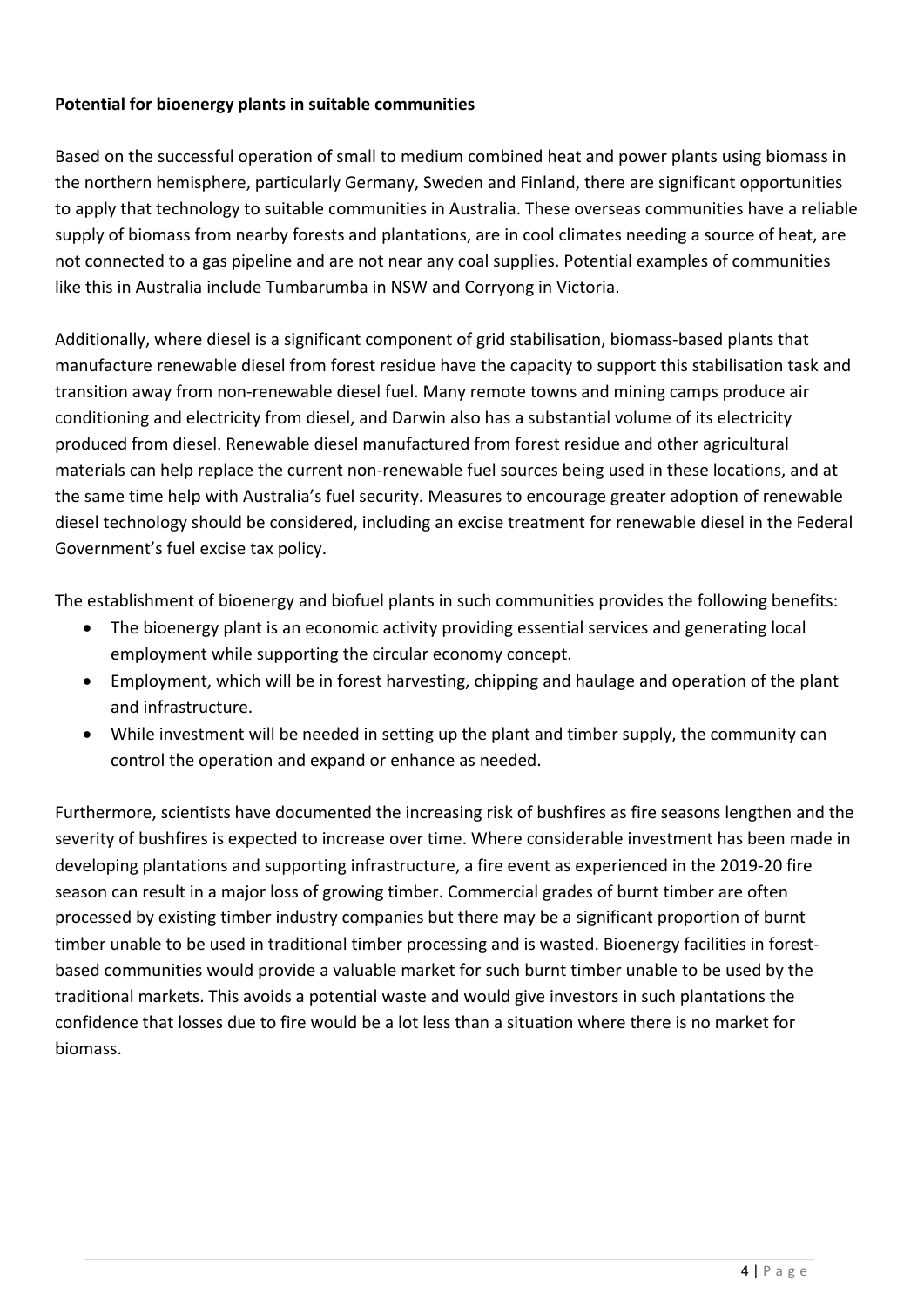#### *Recommendation 1:*

*Government at all levels needs to recognise the full range of climate change mitigation benefits provided by the forest industry, by including incentives for carbon credits for the storage of carbon in production trees, and emissions reduced from bioenergy projects.*

#### *Recommendation 2:*

*Policy development needs to be flexible to support a potentially broad range of bioenergy-based opportunities (electricity, heat, and fuel) from small co-generation facilities located in small regional areas to large facilities located in cities and other industrial centres.*

*Recommendation 3:*

*Incentivise multiple benefits from bioenergy projects i.e. economic development, social and environmental outcomes.*

#### **Renewable heat in industrial processes**

Energy is a far broader term than just electricity, it also includes thermal (heat) such as steam used predominately in large industrial processes. The Federal Government's Large-Scale Renewable Energy Target (LRET) has only recognised the renewable energy benefits from electrical energy (such as the replacement of coal with renewable biomass fuel which is used to produce electricity).

Australian industry accounts for 44% of the nation's end use energy and 52% of that is process heat, with an indicative value of \$8 billion per year. At present, heat is predominantly provided by gas combustion with coal the second biggest source<sup>5</sup>. There are renewable options for all current industrial uses of process heat.

While generation of renewable heat goes unrecognised, a significant renewable energy opportunity continues to be missed. Inclusion of renewable heat under the Emissions Reduction Fund, or in any carbon policy mechanism would be a major trigger for new investment. Under a favourable policy environment, the Australian wood and paper products industry could contribute the equivalent of several thousand GWh in renewable energy per annum, reducing reliance of non-renewable sources.

## **Case studies**

Globally, bioenergy accounts for around 50% of renewable energy and 70% of direct renewable heat in  $2017<sup>6</sup>$ . There are many initiatives from across the globe that have supported the uptake of the industrial use of bioenergy and renewable heat. Several case studies are listed below:

<sup>5</sup> <https://arena.gov.au/assets/2019/11/renewable-energy-options-for-industrial-process-heat.pdf>

<sup>6</sup> IEA Renewables 2018 (iea.org/renewables2018/)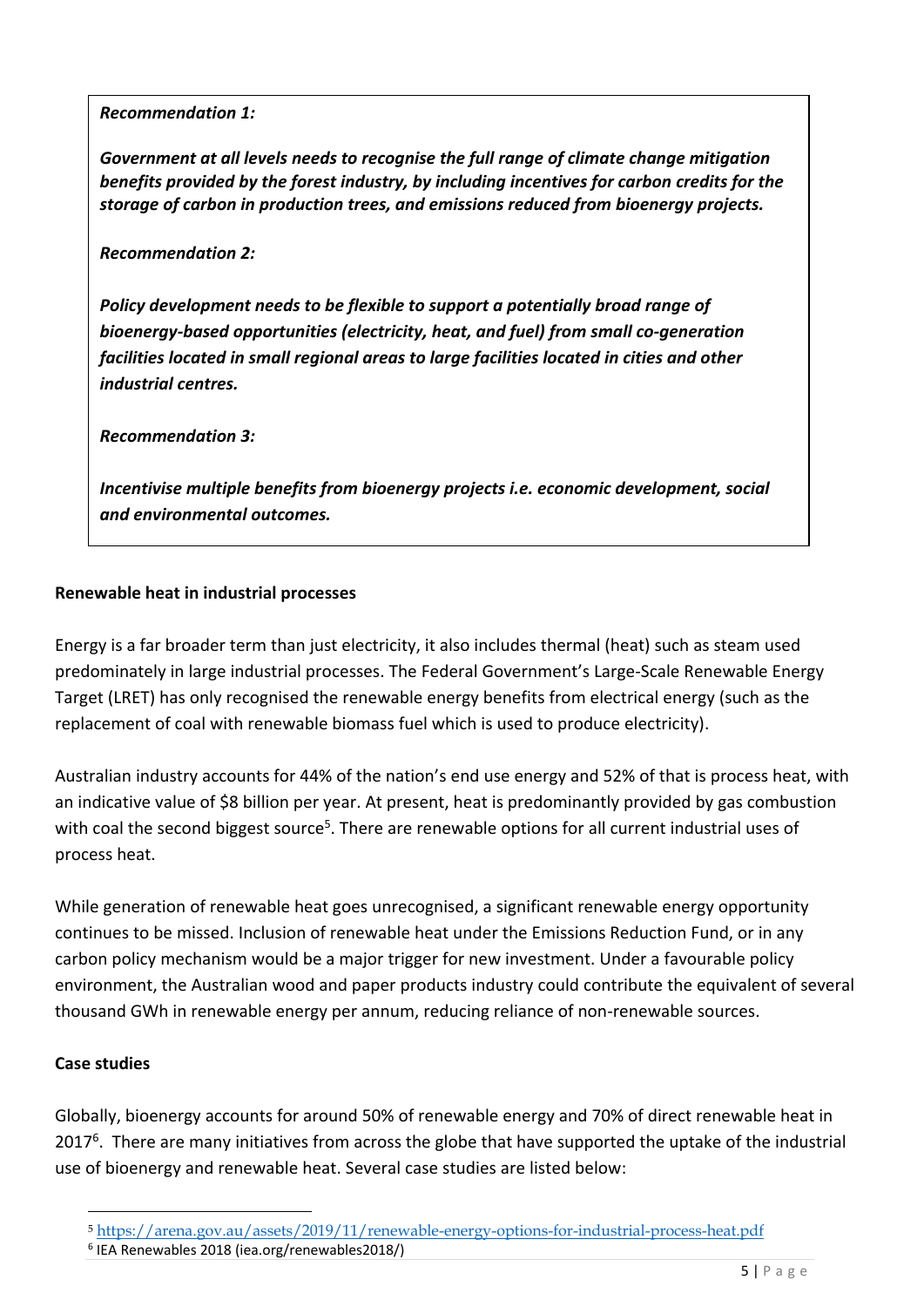# *Japan*

Biomass is being increasingly used in power plants in Japan as a source of fuel, particularly after the tragic accident at Fukushima nuclear power plant in 2011, with most bioenergy power plants having been built since 2015. Biomass sources for these bioenergy power plants include wood pellets (some of which are imported from Australia) as well as palm kernel shells. Japan will aim at increasing power generated by renewables up to 22- 24% by 2030, with biomass accounting for a portion of this. Japan's feed-in tariff policy uses an incentive structure to create a virtuous cycle of investment, innovation, and cost reductions.

# *France*

The Fonds Chaleur (Heat Funds) programme, set up in 2009, provides support for renewable and waste heat installations in the commercial and industrial sectors, as well as district heating projects. It is administered by ADEME, the French environment and energy agency, and includes subsidies for both project support (40-80%) and for project execution (25-80% of costs). The total annual budget is USD 243 million (EUR 220 million). Between 2009 and 2015, the programme supported 3600 projects, with an average cost of USD 4.4 (EUR 4)/MWhth. In 2015, biomass projects accounted for 44% of funds distributed and around 27% went to district heating projects.

# *United Kingdom*

The centrepiece of the United Kingdom's bioenergy approach has been the introduction of a long-term support programme for renewable heat, the Renewable Heat Incentive (RHI), 8 with payments based on heat generated. The RHI was initially introduced for commercial and industrial applicants in 2011 and then extended to the domestic sector (homes) in 2014. The aim of the RHI is to incentivise the uptake of renewable heating technologies by providing an attractive rate of return to compensate for the higher investment costs of some renewable technologies, as well as other non-economic barriers. Payments under the non-domestic RHI are based on heat meter readings, while in the domestic sector heat output is estimated.

An example of the potential created by these policies is the Drax Power station, which is the biggest renewable generator in the UK and the largest decarbonisation project in Europe. Located near Selby, North Yorkshire, it is connected directly to the national electricity transmission grid. It has a capacity of 3,906 megawatts (MW) and produces around 18 terawatt-hours of power a year, 75% using compressed wood pellets, a form of sustainably sourced biomass. Drax Power Station supplies 12% of the UK's renewable power.

# *Netherlands*

Netherlands provides accelerated depreciation and investment deductions for energy efficiency assets including renewable industrial heat machinery in order to incentivise the uptake of industrial uses of bioenergy.

## *Norway*

Norway has two 100% owned Governmental companies that can support new energy projects; "ENOVA" and "Innovation Norway". ENOVA supports energy efficiency projects with grants between 30- 50% of the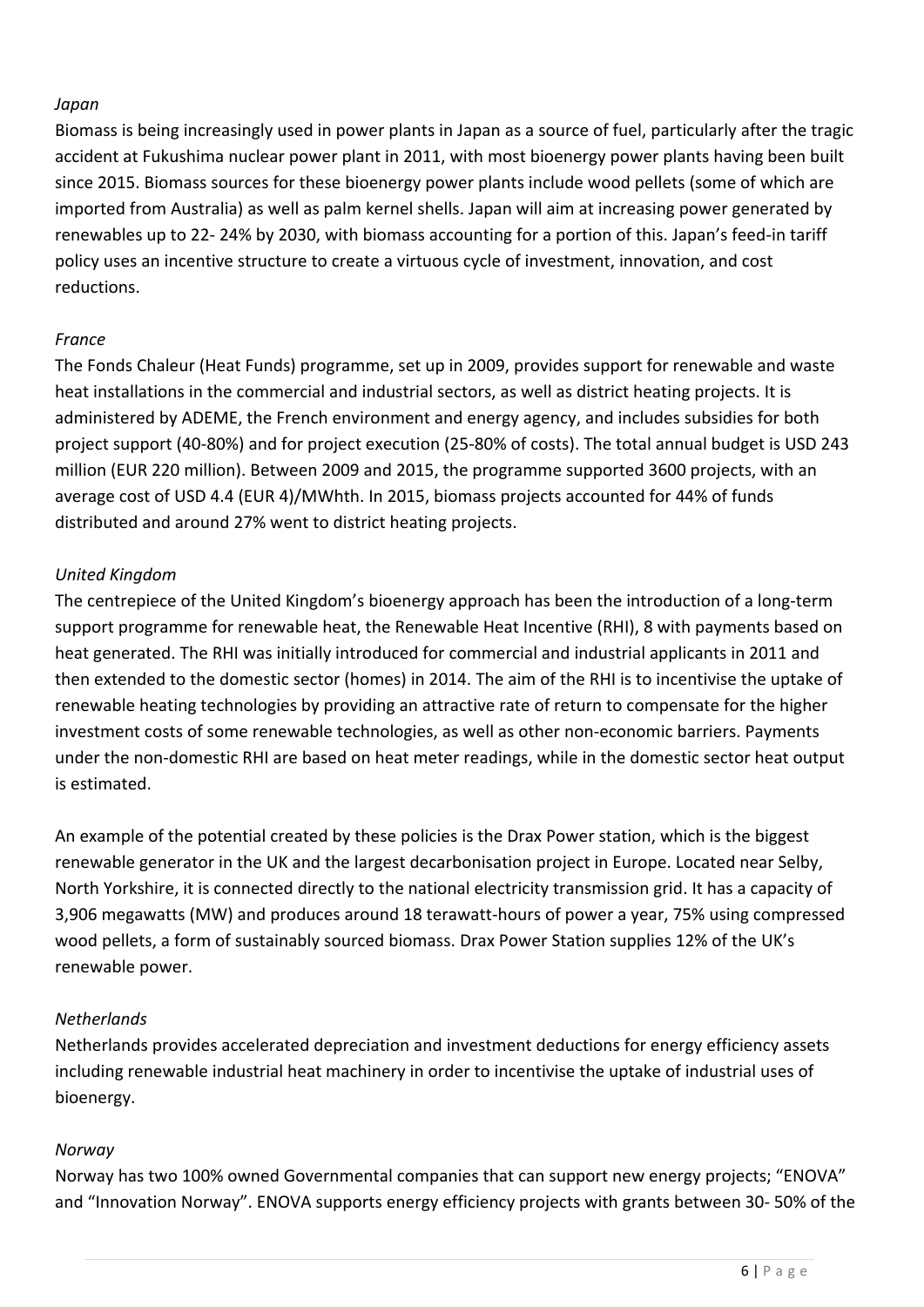total investment, while Innovation Norway is supporting projects that develop companies and enhance innovation.

# **Energy from Waste**

Energy from Waste (EfW) is recognised as a proven and reliable technology which has been used in Europe, North America and Japan for decades. There are over 500 operational EfW plants in Europe alone, many of which are in and around major cities such as Paris, Zurich, Vienna and London. Countries such as Germany, Austria and Sweden support EfW as a key component in the wastes management hierarchy, reducing their landfill to almost zero.

Paper, cellulose fibre, card, ply, industrial wood and broken furniture, along with a large volume of organic materials found in many waste sources, and this makes up approximately 50-65% of municipal solid waste. Power and heat generated from this material should be classed as a carbon neutral form of bioenergy.

The technology generates energy from the controlled combustion of non-hazardous waste materials that would otherwise go to landfill. EfW plants can capture and convert the released heat into steam and electricity, with sophisticated filtering technology ensuring compliance with stringent EPA stack emissions standards. EfW plants can provide energy as steam or electricity and can interchange between the two during the plant's operation, providing improved flexibility and efficiency. The use of waste as fuel also enables an EfW plant to be a reliable baseload source of energy. Where industrial operations are co-located with EfW facilities, the benefits of this process are compounded, replacing nonrenewable gas and coal for industrial energy and heat generation.

Energy from waste, while creating bioenergy and reducing landfill, creates waste residues such as bottom ash and fly ash. These waste materials can be used for many applications, such as prime material in concrete, grout and cement or as a fill material in stabilization projects and roadbeds. However, where this residual material is not able to be used, Federal and State policy should recognise the overall benefit that EfW projects provides, ensuring that businesses who need to dispose of this material do not face any unnecessary disincentives.

Furthermore, Australia has now committed to banning all exports of waste paper products in response to the increasing refusal from a number of our regional neighbours to accept contaminated recyclates from

## *Recommendation 4:*

*Federal Government policy support for energy from waste projects so as to incentivise greater utilisation of waste materials for bioenergy products.*

## *Recommendation 5:*

*An increase in, and consistency between, the land fill levies in all states. This would need to be undertaken in conjunction with a waiver (or reduction) of landfill levies on disposal of residual waste where it can be demonstrated that the business has minimised to the extent possible residual waste contamination.*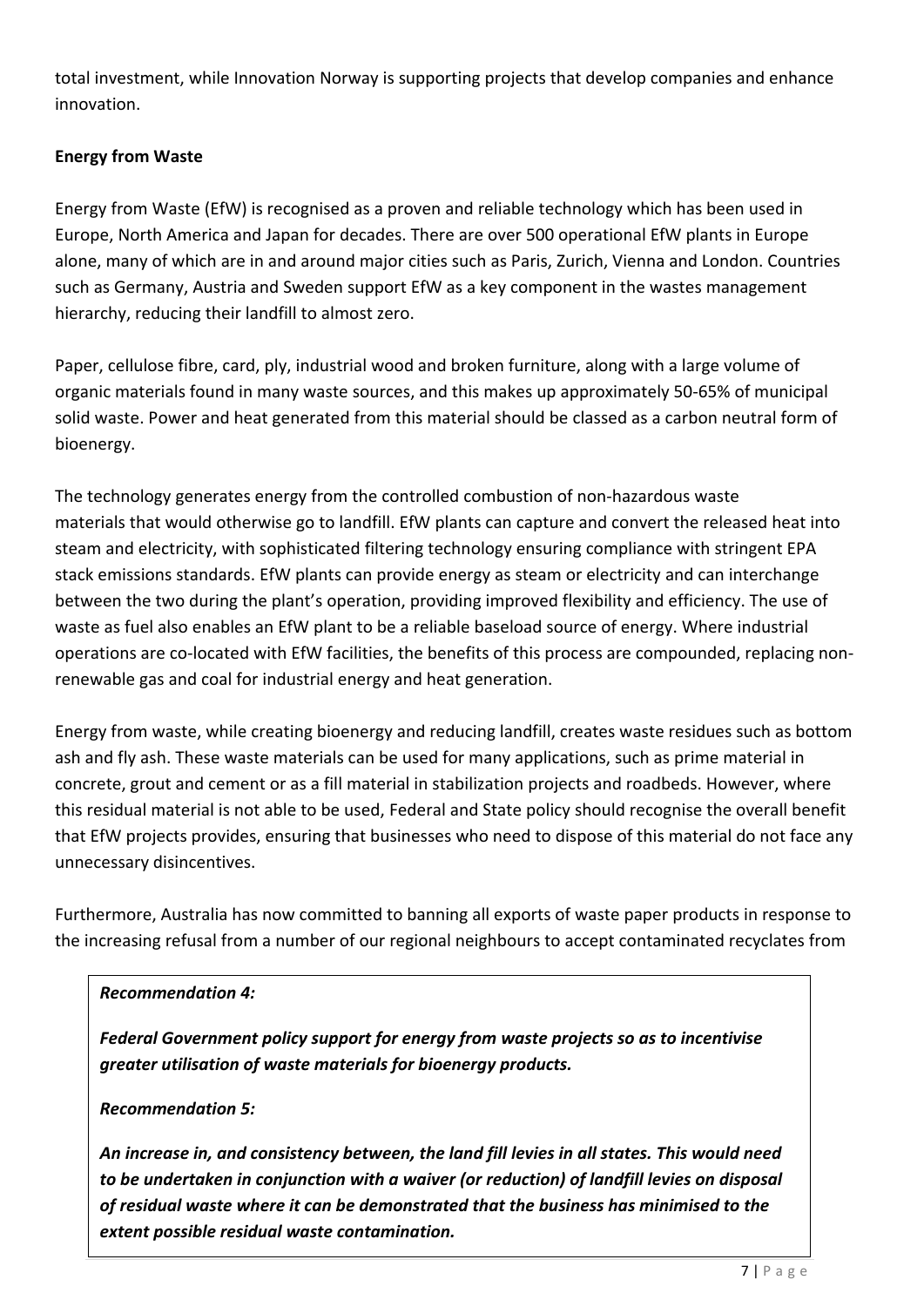abroad. The Bioenergy Roadmap has an opportunity to work in step with the Government's waste export ban to help set out a path to ensure that the waste paper products that are no longer able to be exported are used effectively, and do not end up in landfill, and EfW provides an opportunity to do this.

# **Support for Australia's manufacturing industries**

Australia's bioenergy sector has not matched global development as measured by contribution to energy consumption compared to other OECD countries, however within the forest industry there are many opportunities for our nation to benefit from our natural forest resources, strong plantation sector, and associated manufacturing industries such as sawmilling and pulp and paper manufacturing.

Energy price rises threaten the continued viability of Australia's forest product industries, and internationally competitive energy costs are essential if manufacturing in Australia is to survive and grow.

Australia, along with many other countries has accepted the goal of working to reduce greenhouse gas emissions. A bioenergy roadmap that leads to policy certainty that recognises the potential benefits for Australia's forest industry will result in increased take-up of bioenergy and associated renewable heat within the sector and have the potential to drive down energy costs and help us meet our emission targets. In addition to this, the roadmap has the potential to drive significant growth in manufacturing jobs in the forest industry, many of which would be situated in rural and regional areas.

The Bioenergy Roadmap should build upon the Federal Government's existing support for forest industry hubs. The concept of forest industry hubs is that groups of forest industry businesses benefit from being centrally co-located and connected. The benefits of hubs arise through business collaboration, strengthened value chains, technology spin-offs, complementary products, and vibrant workforces. Forest industry hubs also encourage optimal resource use, sustainable production, and access to large feedstocks.

As detailed in [the Forest Industry Advisory Council Strategic Directions Issues Paper,](http://www.agriculture.gov.au/forestry/industries/fiac) a strengthened regional approach for our industries: *'would allow the sector to focus its development in line with the resource and value-chain characteristics of a particular region'*. Further, *'encouraging the establishment of forest industry hubs could strengthen regional development of the forest industry and improve its productivity, profitability and competitiveness.'.* 

Furthermore, as the globe faces the uncertainty of Covid-19, it is increasingly imperative that domestic manufacturing of essential goods is supported by Australian governments. A Bioenergy Roadmap that encourages an increased uptake of bioenergy and renewable heat in the forest industry sector will increase Australia's resilience and help secure the future of essential Australian made forest products.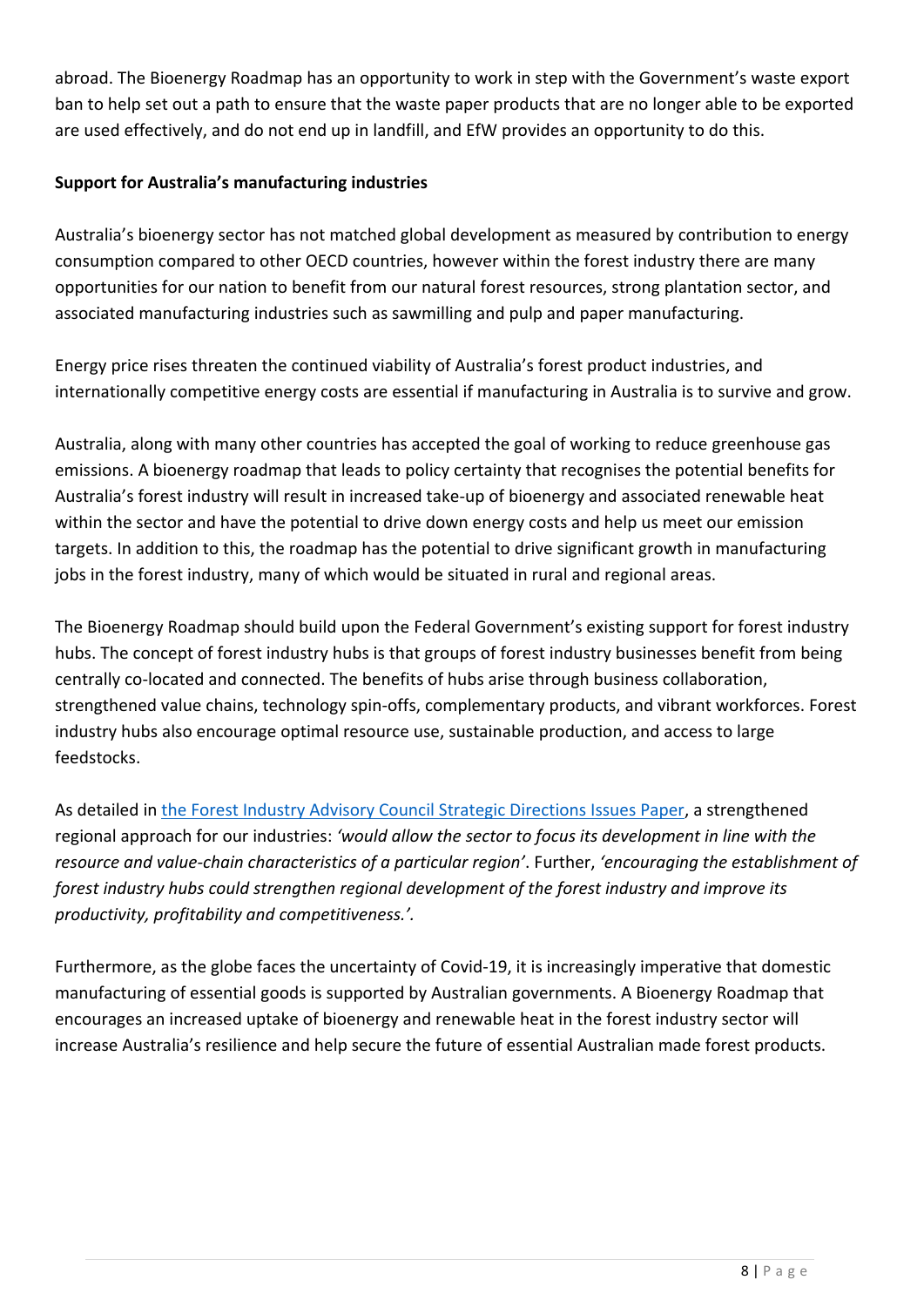*Recommendation 6:*

*Support the inclusion of harvesting and processing residues from sustainably managed operations as renewable energy sources which must be provided the same opportunity as hydro, wind and solar for renewable energy credits (or any other policy instrument).*

## *Recommendation 7:*

*Encourage changes in the Renewable Energy Target (or any other relevant policy instrument) to allow the participation of renewable heat projects. Any Australian energy policy target that is adopted should require 10% of energy projects to be sourced from bioenergy (including renewable heat). Adjust economic incentives over time, as bioenergy moves towards competitiveness with fossil counterparts.* 

*Recommendation 8:*

*Encourage a hub approach to collaborative bioenergy projects.*

## **New Forest, Wood, Paper and Bioproducts**

Historically, forests have and can produce many different products to meet highly diverse society demands and evolving environmental consciousness. Bioenergy and renewable heat are a growing part of the continued future market demand for forest and wood products globally, as the world moves towards a more environmentally friendly bioeconomy.

Beyond bioenergy and renewable heat, there are an array of other opportunities that will play an important part in the future of the bioeconomy. Bio-chemicals, textiles, solvents, plastics, lubricants, fragrances are potential outputs from new 'bio-refineries'. New bio-fibre based products and services are being developed across the world, replacing petrochemicals and other fossil-fuel-based product. As the forest industry is highly integrated, it is important to recognise the full range of these opportunities within the Bioenergy Roadmap.

Government support for investment in research and development of bioenergy and bioproducts will ensure that Australia maintains its international competitiveness and develop our domestic bioeconomy. APFA recognises that the Government's Bioenergy Roadmap will form an input into the Technology Investment Roadmap. It is important that the bioenergy roadmap advocates for the development of Australia's bioeconomy, including bioenergy and other bioproducts, to be included in the scope of the Technology Investment Roadmap.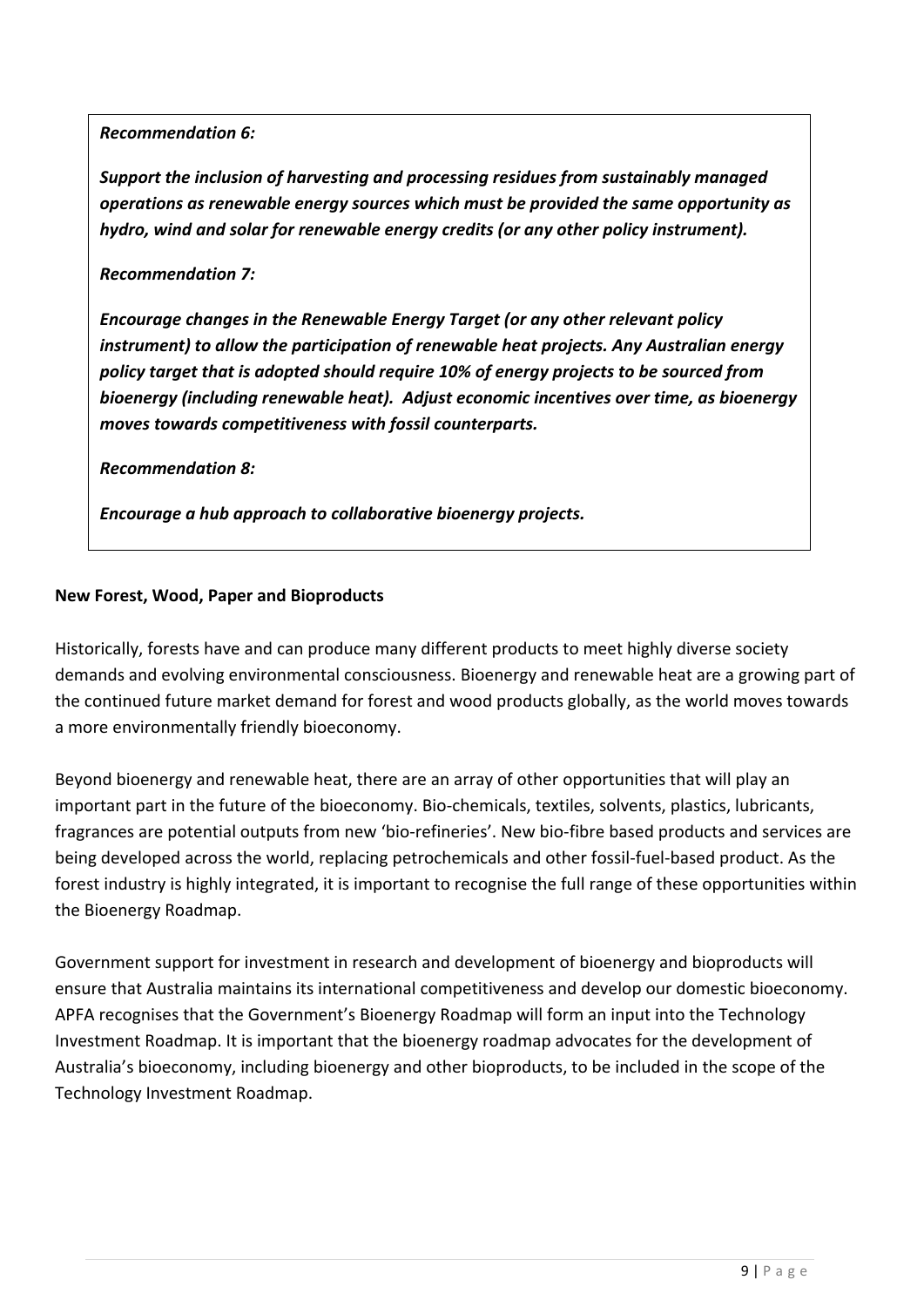*Recommendation 9:*

*Expand international R&D collaboration, making the best use of Australia's national competencies.*

*Recommendation 10:*

*\$10 million to establish a National Biofutures Industry Development Fund and \$10 million to establish a National Biofutures Commercialisation Fund, to underpin early stage commercialisation of leading edge bio-based technologies.*

*Recommendation 11:*

*\$10 million over 4 years to add a 'Bioproducts Innovation Hub' to the existing Industry Growth Centres initiative to focus on research and development, technology transfer and bridging the investment and industry deployment gap for bioproducts in Australia.*

*Recommendation 12:*

*Advocate to have bioenergy and other bioproducts included in the development of the Federal Government's Technology Investment Roadmap.* 

New bioenergy and renewable heat projects can support the forest industries to make the shift from fossil fuel dependence to affordable, secure renewable energy investments that reduce greenhouse emissions. In doing so these projects will also help sustain Australian manufacturing operations, providing much needed investment and regional jobs.

The Bioenergy Roadmap has the potential to be the foundation for policy that provides bioenergy and renewable heat projects to move ahead with certainty, attracting investment from industry. Australia's renewable forest industries stand ready to support the Federal Government and its Bioenergy Roadmap.

Any further queries on this submission please contact AFPA on (02) 6285 3833.

Yours Sincerely

**Ross Hampton** AFPA CEO

*AFPA is the peak national industry body representing the Australian forest, wood and paper products industry's interests to governments, the general public and other stakeholders on matters relating to the*